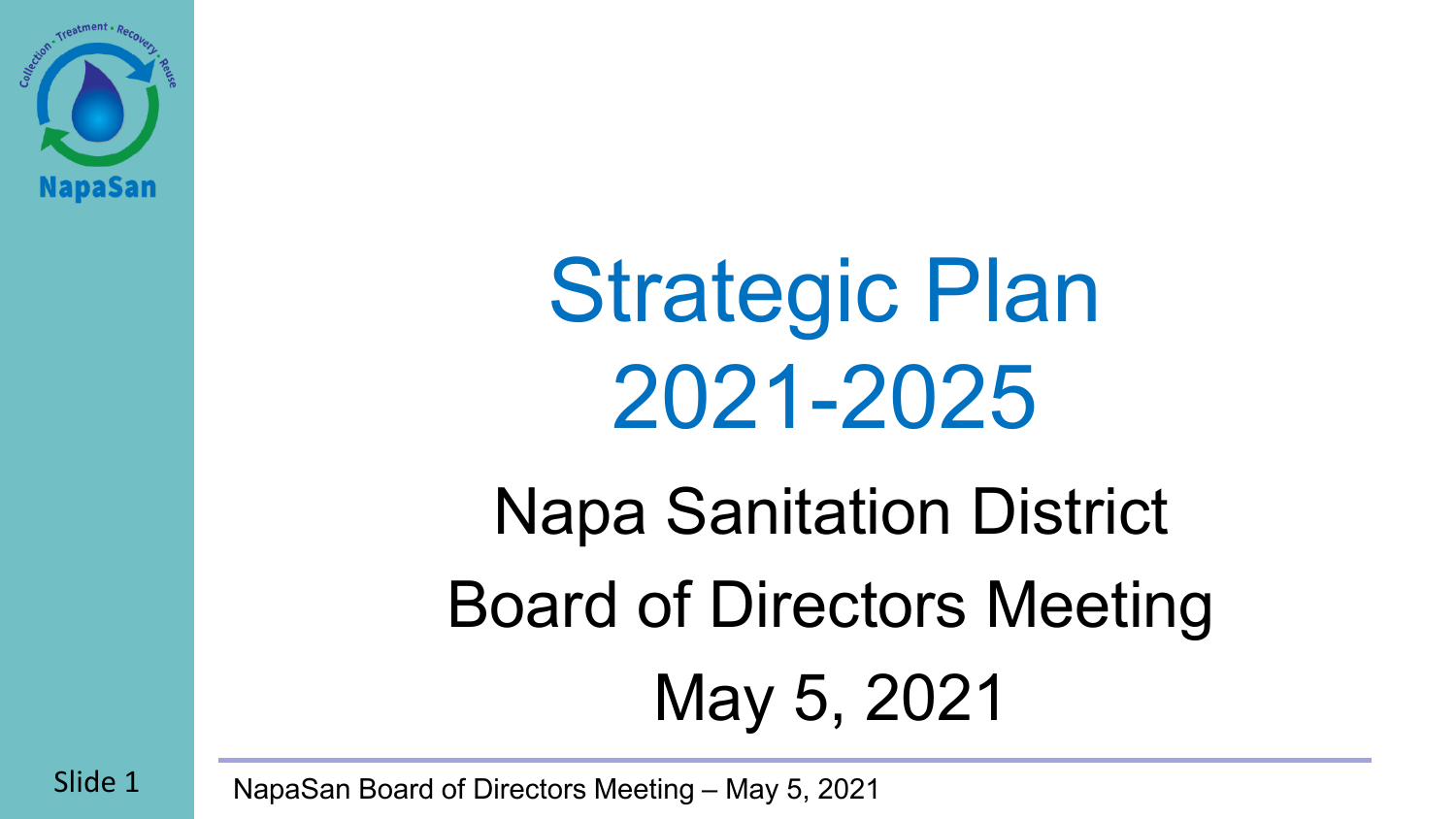

# Completed Objectives

- Master plans (SCADA and Collection System)
- MOU Negotiations
- Recycled water truck fill station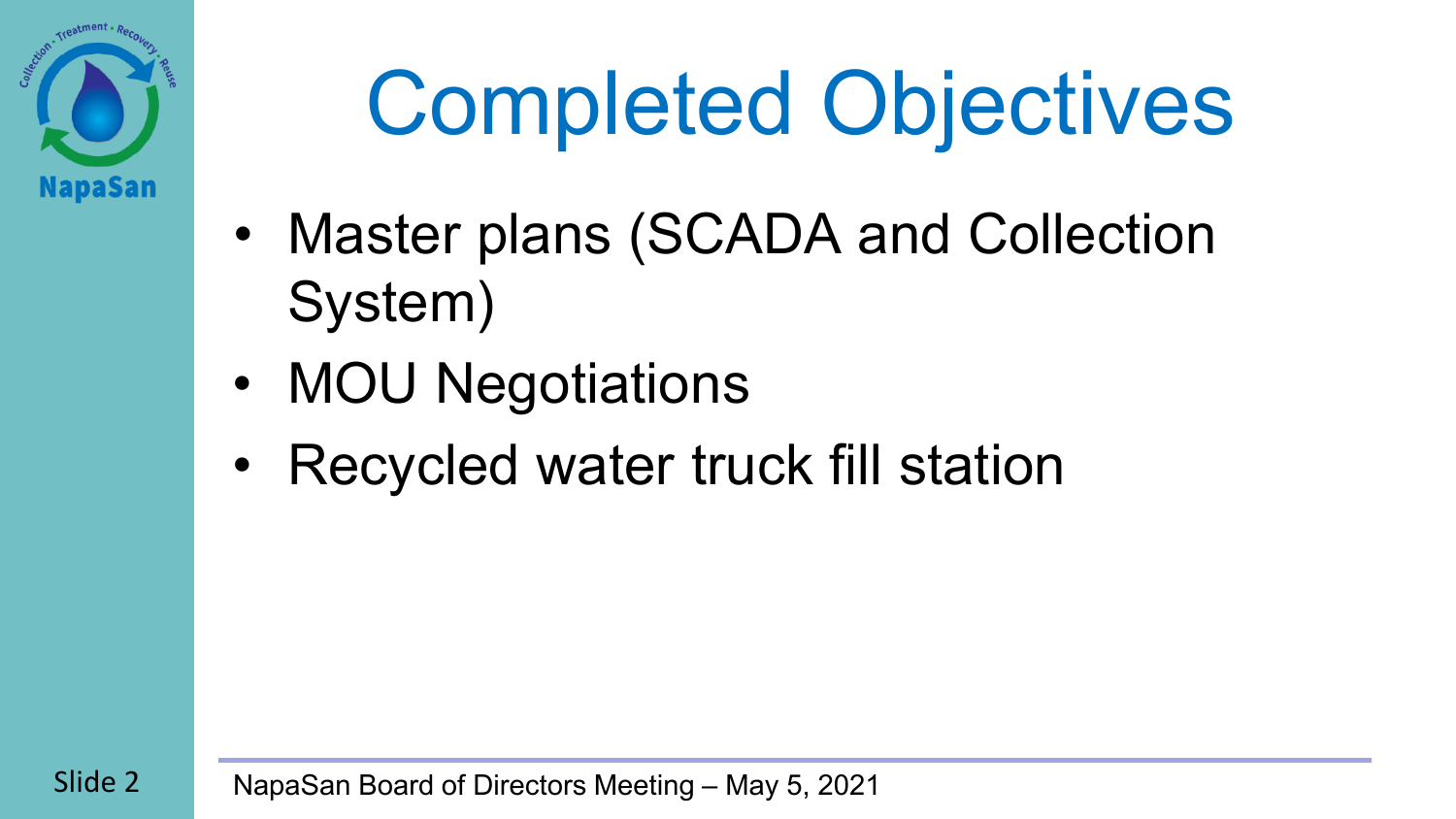

# New Objectives

- 1F. Rehabilitation of 66-inch trunk main
- 6B. Renew recycled water agreements
- 7C. Compliance with permits & reporting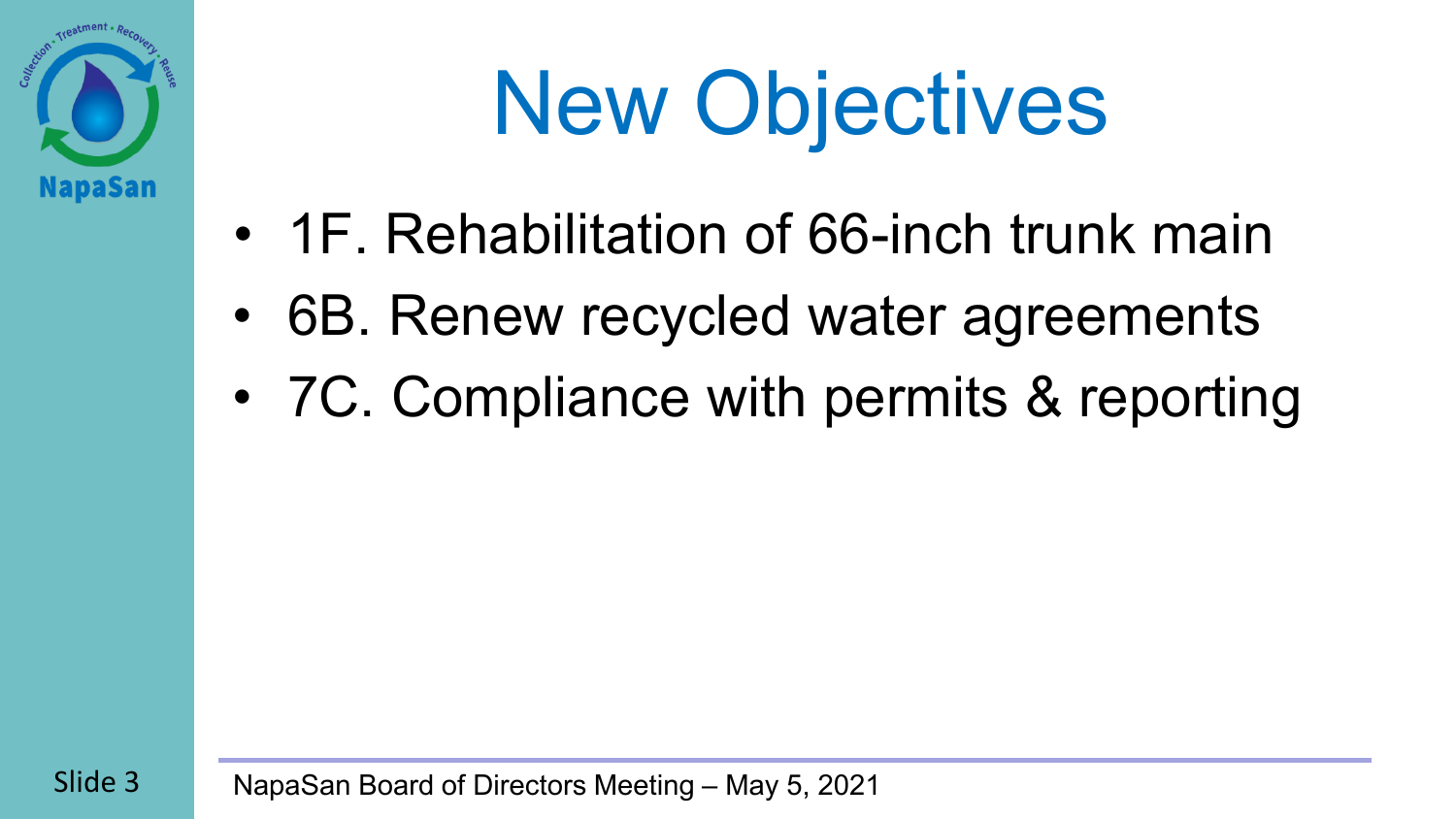

#### Goal One – Infrastructure Reliability

| #              | <b>Objective</b>                            | <b>Timeframe</b>                                                                                 |
|----------------|---------------------------------------------|--------------------------------------------------------------------------------------------------|
| 1A             | Rehabilitation of 2% of collection system   | Annual update to Board<br>with results (every Sept)                                              |
| 1B             | Continue asset management program           | Annual update to Board<br>(every August)                                                         |
| 1 <sup>C</sup> | <b>Browns Valley Trunk and West Napa PS</b> | Complete by Dec 2021                                                                             |
| 1 <sub>D</sub> | <b>Treatment Plant Master Plan</b>          | Complete by March 2022                                                                           |
| 1E             | Private lateral program                     | 5 <sup>th</sup> project 2022<br>6 <sup>th</sup> project 2023<br>Policy options 2024<br>$\bullet$ |
| 1F             | Rehabilitation of the 66-inch trunk main    | Complete first phase by<br>Dec 2021                                                              |

Slide 4 NapaSan Board of Directors Meeting – May 5, 2021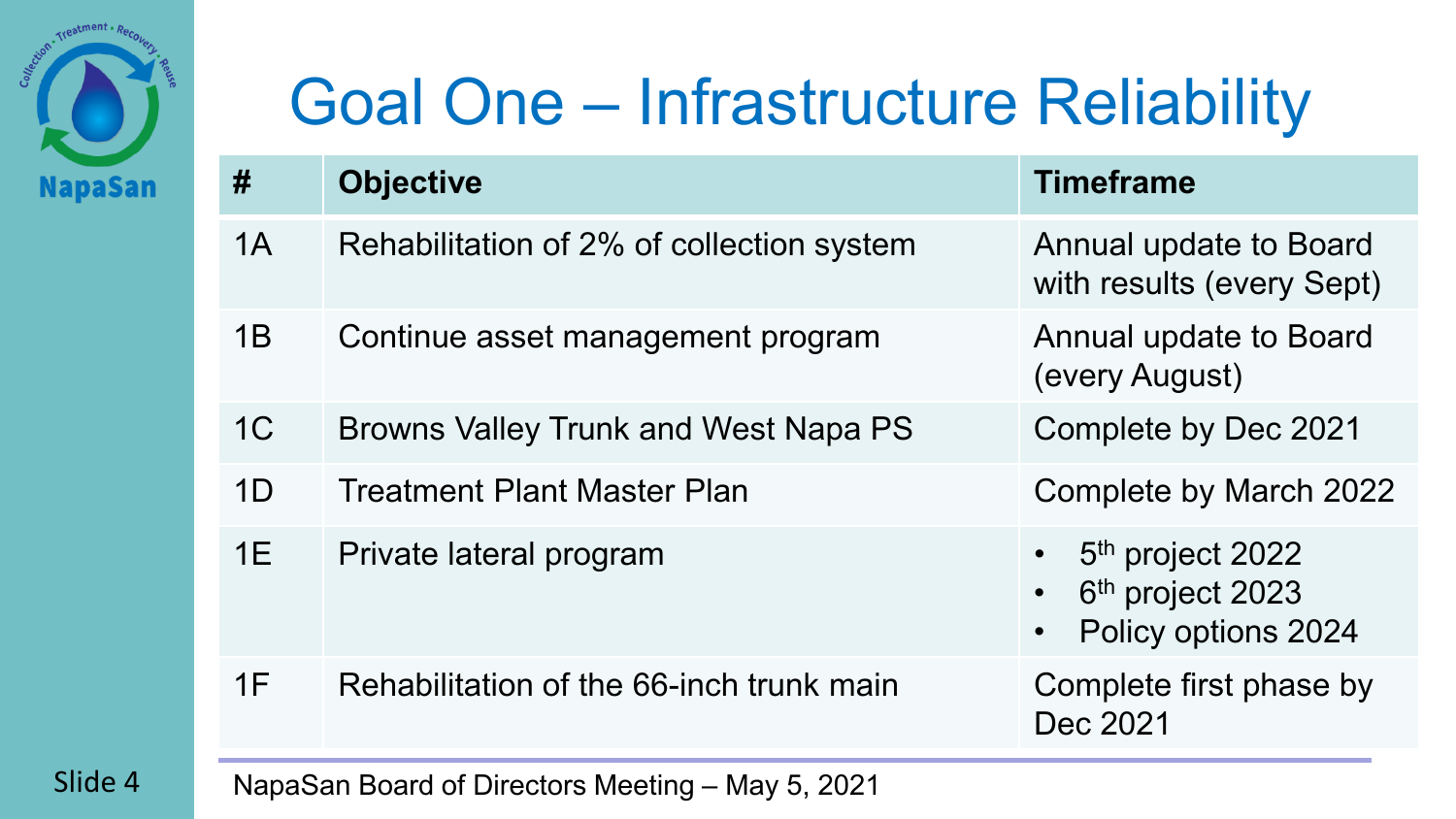

#### Goal Two – Financial Stability

| #  | <b>Objective</b>                       | <b>Timeframe</b>                                                      |
|----|----------------------------------------|-----------------------------------------------------------------------|
| 2A | Update sewer service charge rate study | 2024-2026                                                             |
| 2B | Continue development of land leases    | Updates to the Lands<br><b>Committee and Board, as</b><br>appropriate |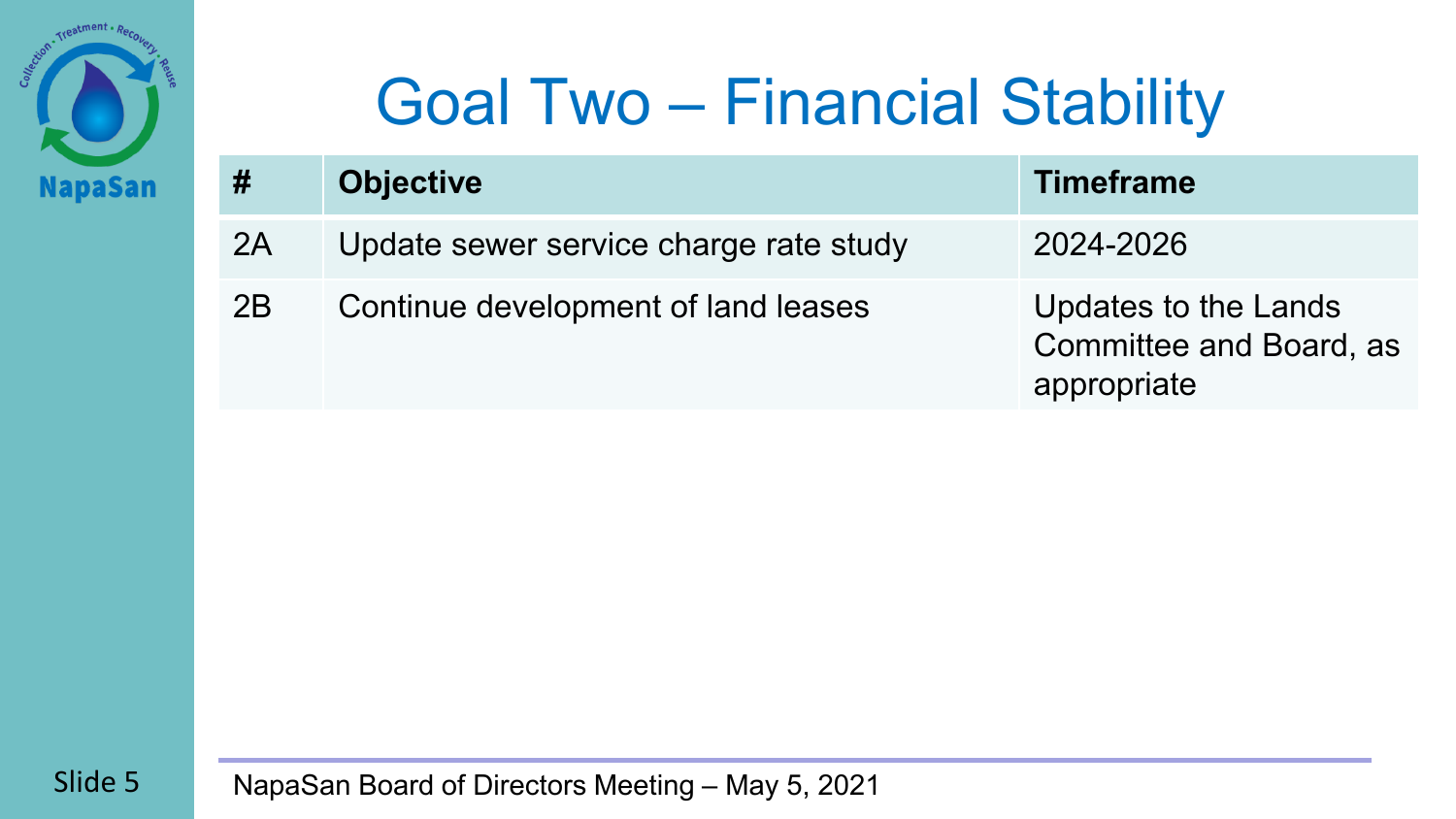

#### Goal Three – Operational Optimization

| #  | <b>Objective</b>                                                   | <b>Timeframe</b>                                    |
|----|--------------------------------------------------------------------|-----------------------------------------------------|
| 3A | Continue work with partners on projects and<br>programs            | Updates to the Board in<br><b>Quarterly Reports</b> |
| 3B | Enhance plans and training for resiliency and<br>disaster recovery | Ongoing                                             |
| 3C | Study climate change                                               | Complete climate change<br>plan by June 2022        |
| 3D | Evaluate winery waste options                                      | Annual update to Board<br>(every October)           |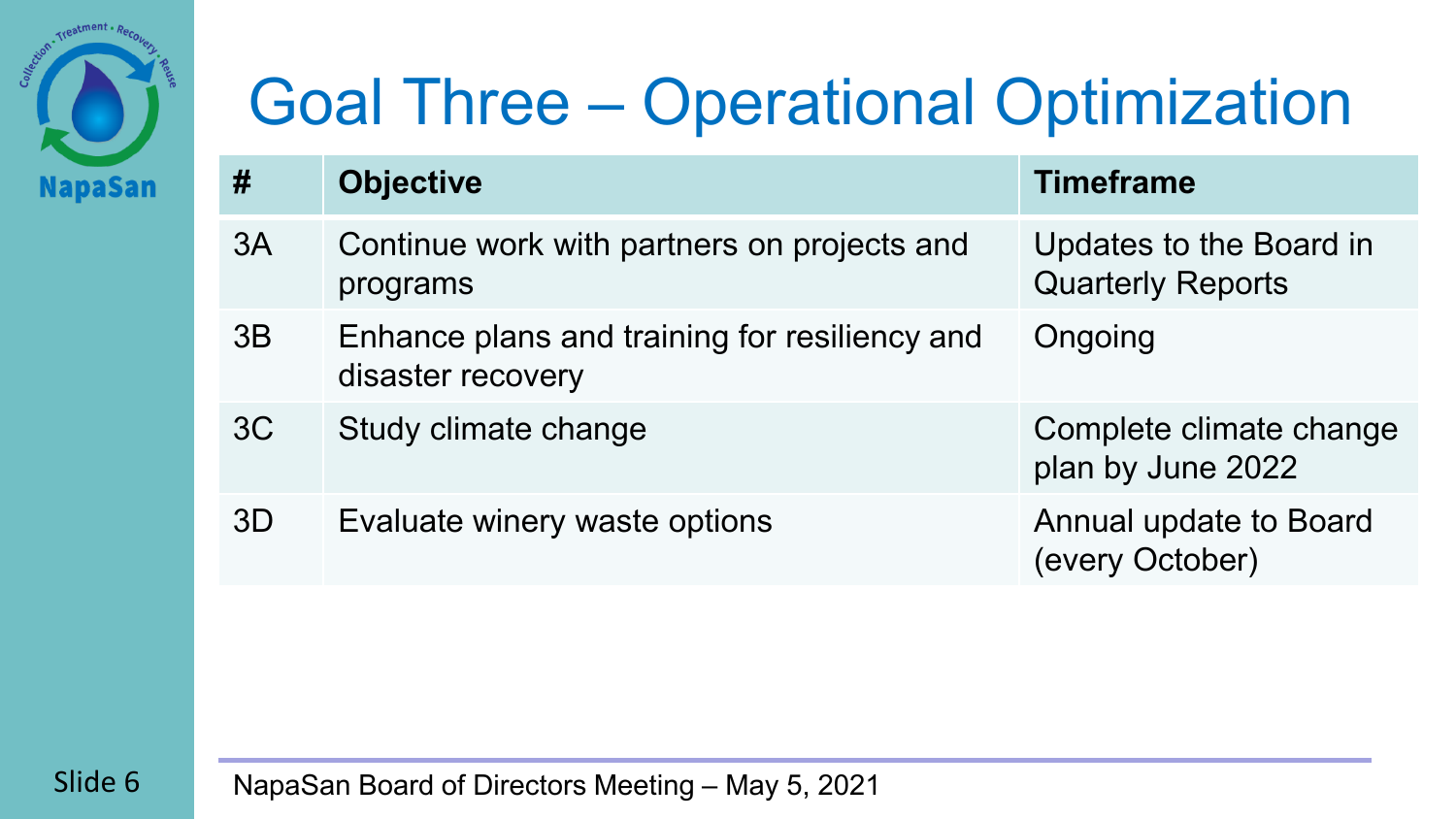

#### Goal Four – Employee Development

| #  | <b>Objective</b>                                   | <b>Timeframe</b>                                    |
|----|----------------------------------------------------|-----------------------------------------------------|
| 4A | Development and promotion of internship<br>program | Updates to the Board in<br><b>Quarterly Reports</b> |
| 4B | Conduct employee survey                            | Complete by Fall 2022                               |
| 4C | MOU negotiation of year-two reopener               | Complete by June 2022                               |
| 4D | Address succession planning                        | Report to the Board in<br><b>March 2022</b>         |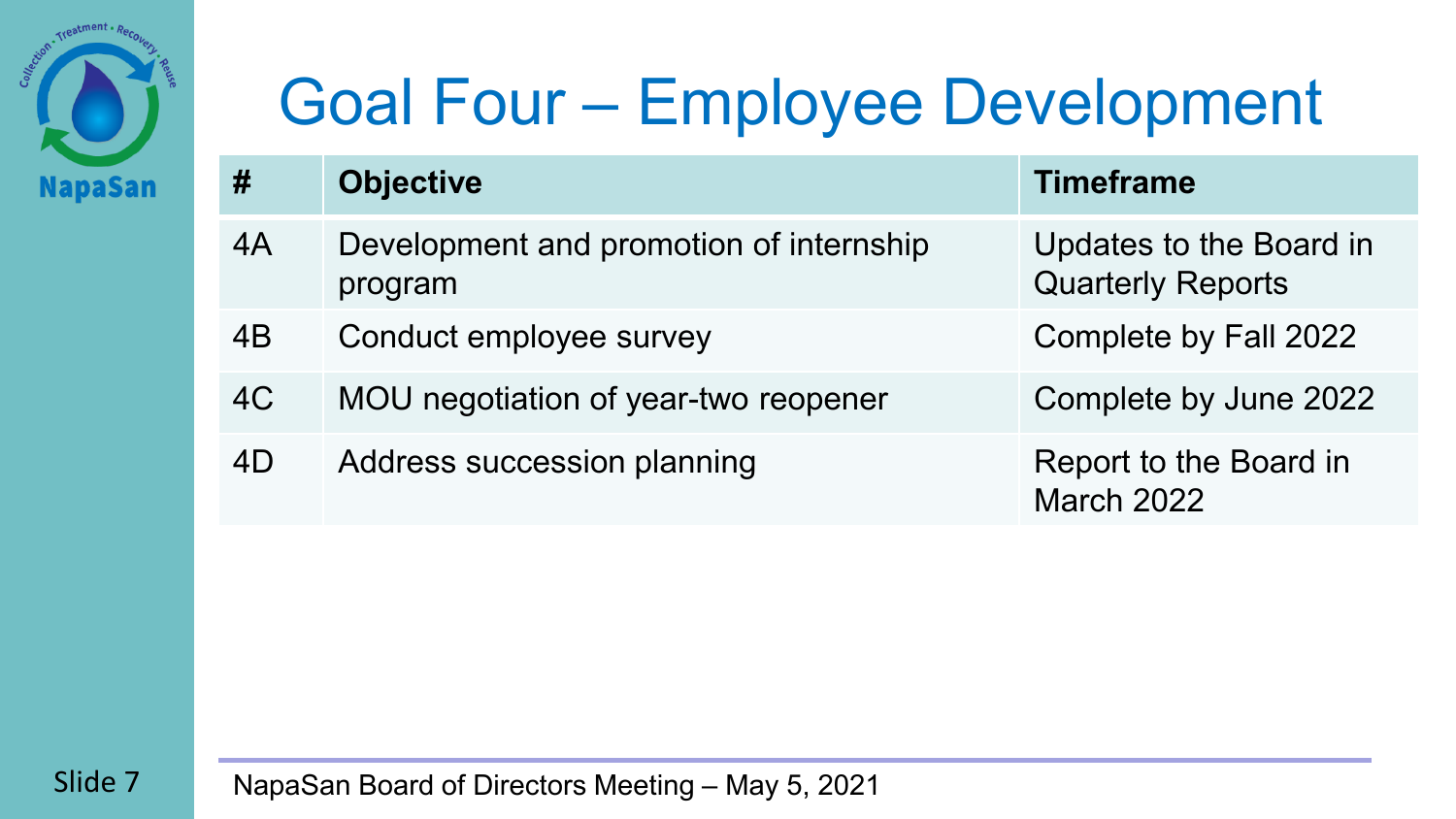

#### Goal Five – Community Outreach

| #  | <b>Objective</b>                                                            | <b>Timeframe</b>                                     |
|----|-----------------------------------------------------------------------------|------------------------------------------------------|
| 5A | Promote understanding of services, rates, and<br>key messages               | <b>Annual updates to Board</b><br>(every June & Nov) |
| 5B | Communicate information about projects,<br>accomplishments, and other news  | <b>Annual updates to Board</b><br>(every June & Nov) |
| 5C | Collaborate with other agencies on common<br>goals                          | Annual updates to Board<br>(every June & Nov)        |
| 5D | Build and maintain relationships with<br>community leaders and stakeholders | <b>Annual updates to Board</b><br>(every June & Nov) |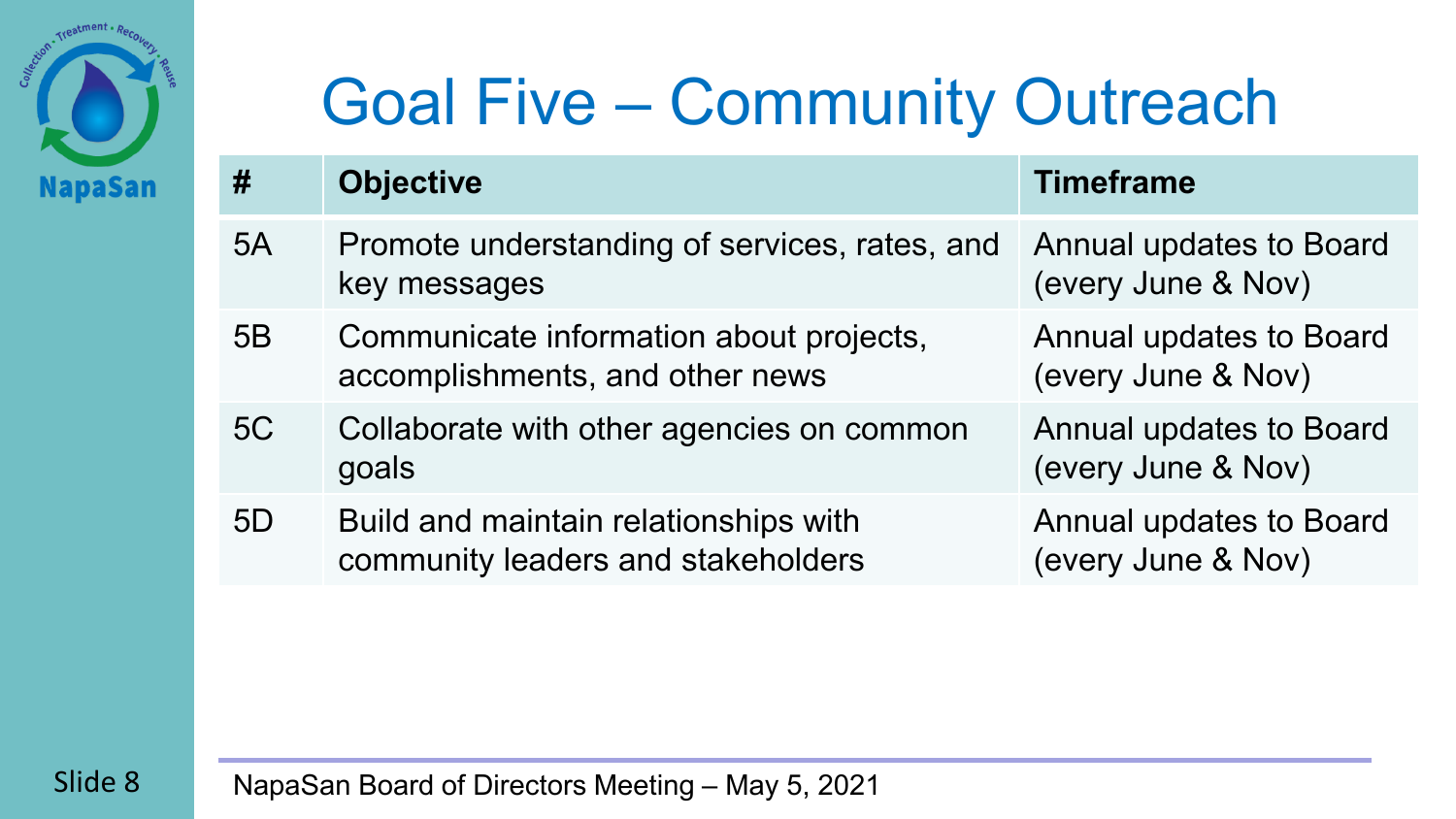

#### Goal Six – Resource Recovery

| #              | <b>Objective</b>                                                                          | <b>Timeframe</b>                                    |
|----------------|-------------------------------------------------------------------------------------------|-----------------------------------------------------|
| 6A             | Evaluate recycled water allocation policy                                                 | Annual update to Board<br>(every March)             |
| 6 <sub>B</sub> | Renew recycled water agreements                                                           | Complete by Dec 2022                                |
| 6C             | Participate with partners on water reuse<br>opportunities                                 | Updates to the Board in<br><b>Quarterly Reports</b> |
| 6D             | Partner with Napa and American Canyon on<br>feasibility of a future potable reuse program | Updates to Board, as<br>appropriate                 |
| 6E             | Evaluate energy self-generation                                                           | Update to the Board by<br>September 2022            |
| 6F             | Improve recycled water quality                                                            | Update to the Board by<br>April 2022                |

Slide 9 NapaSan Board of Directors Meeting – May 5, 2021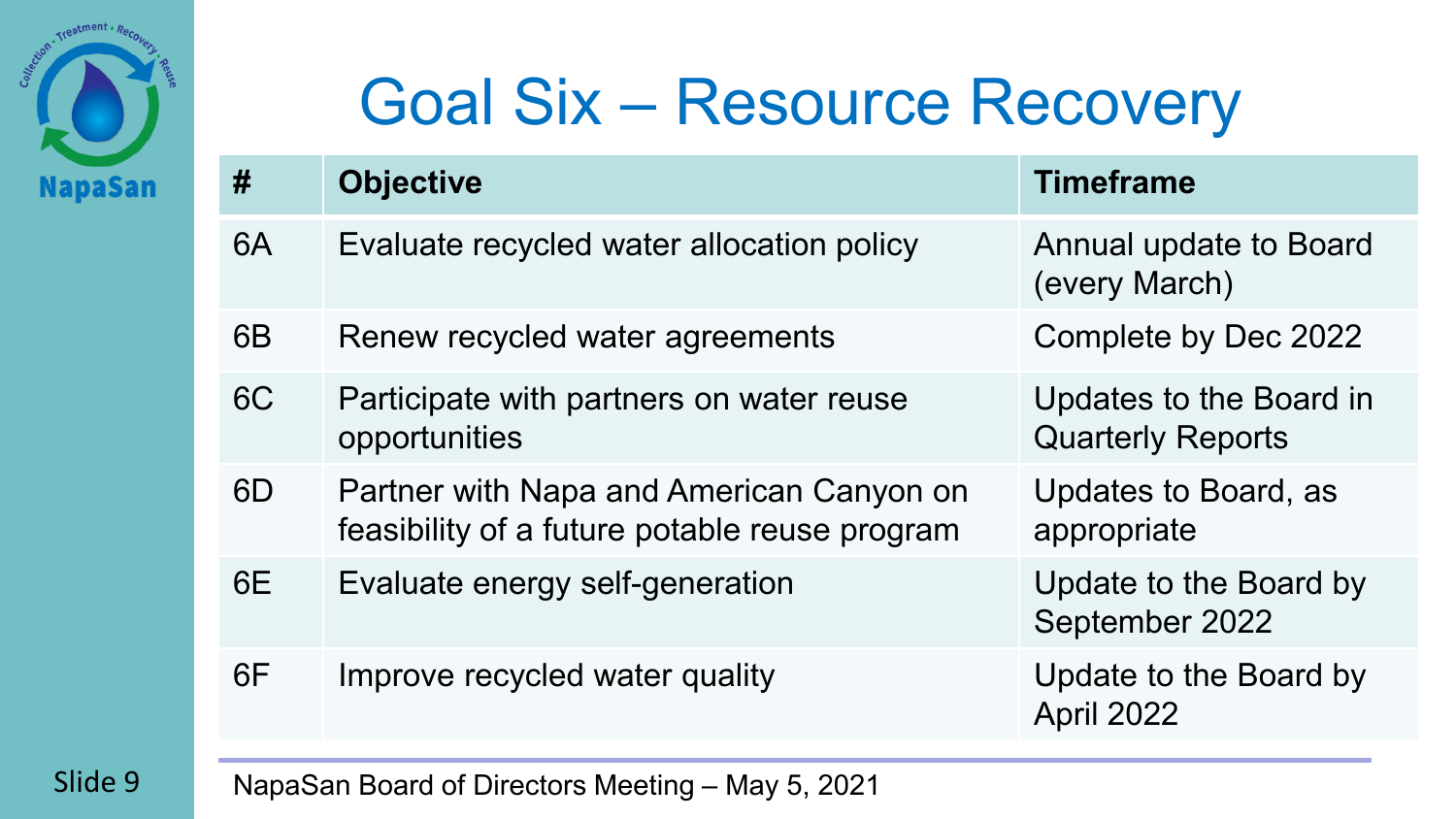

#### Goal Seven – Regulatory Compliance

| #  | <b>Objective</b>                                          | <b>Timeframe</b>                                              |
|----|-----------------------------------------------------------|---------------------------------------------------------------|
| 7A | Negotiate new NPDES permit                                | Complete by Fall 2021,<br>report to Board by<br>February 2022 |
| 7B | Stay current on proposed state and federal<br>legislation | Ongoing, reports to the<br>Board as appropriate               |
| 7C | Continue compliance with permits and<br>reporting         | Ongoing, reports to the<br>Board as appropriate               |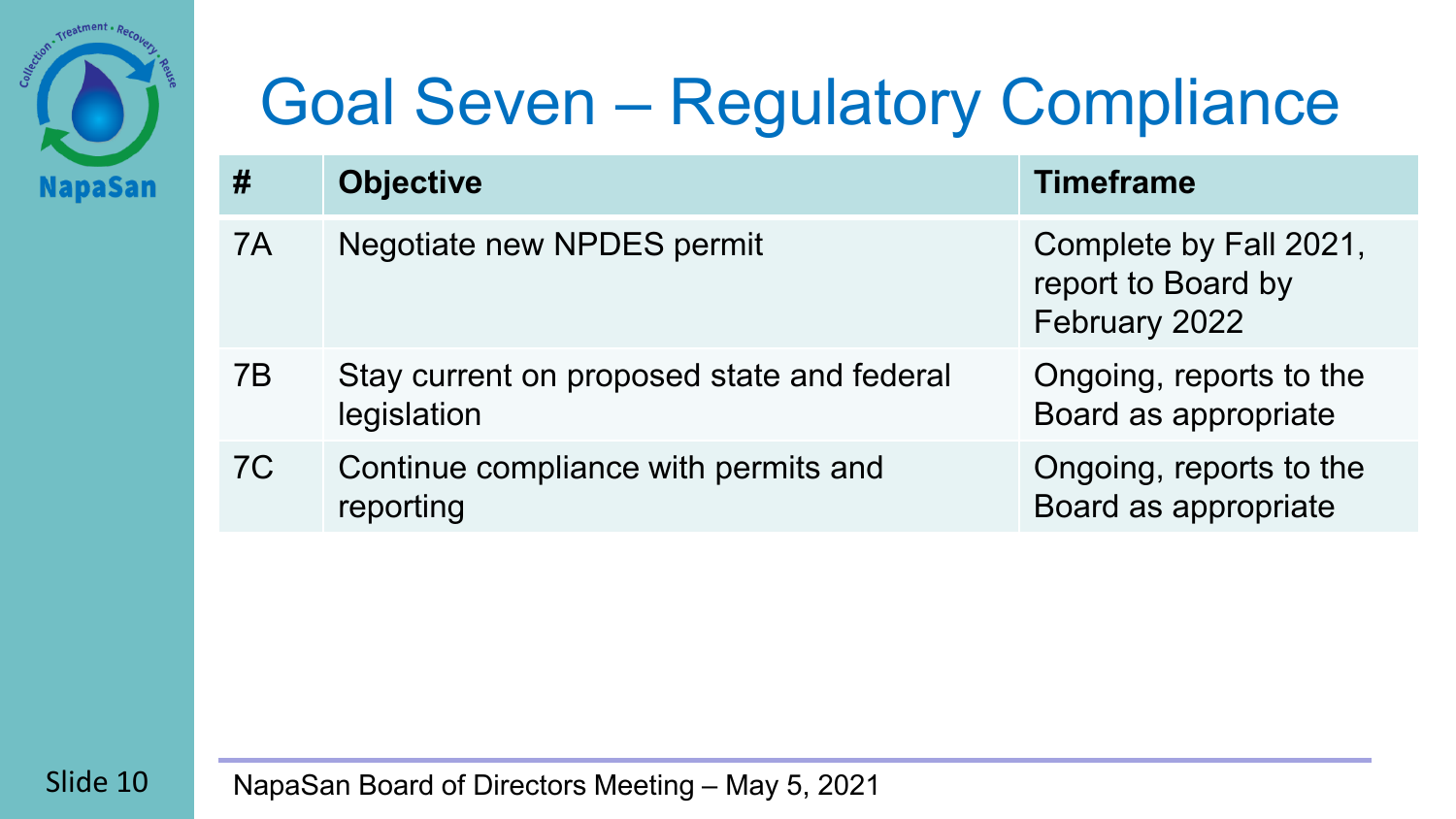

### Questions or Comments